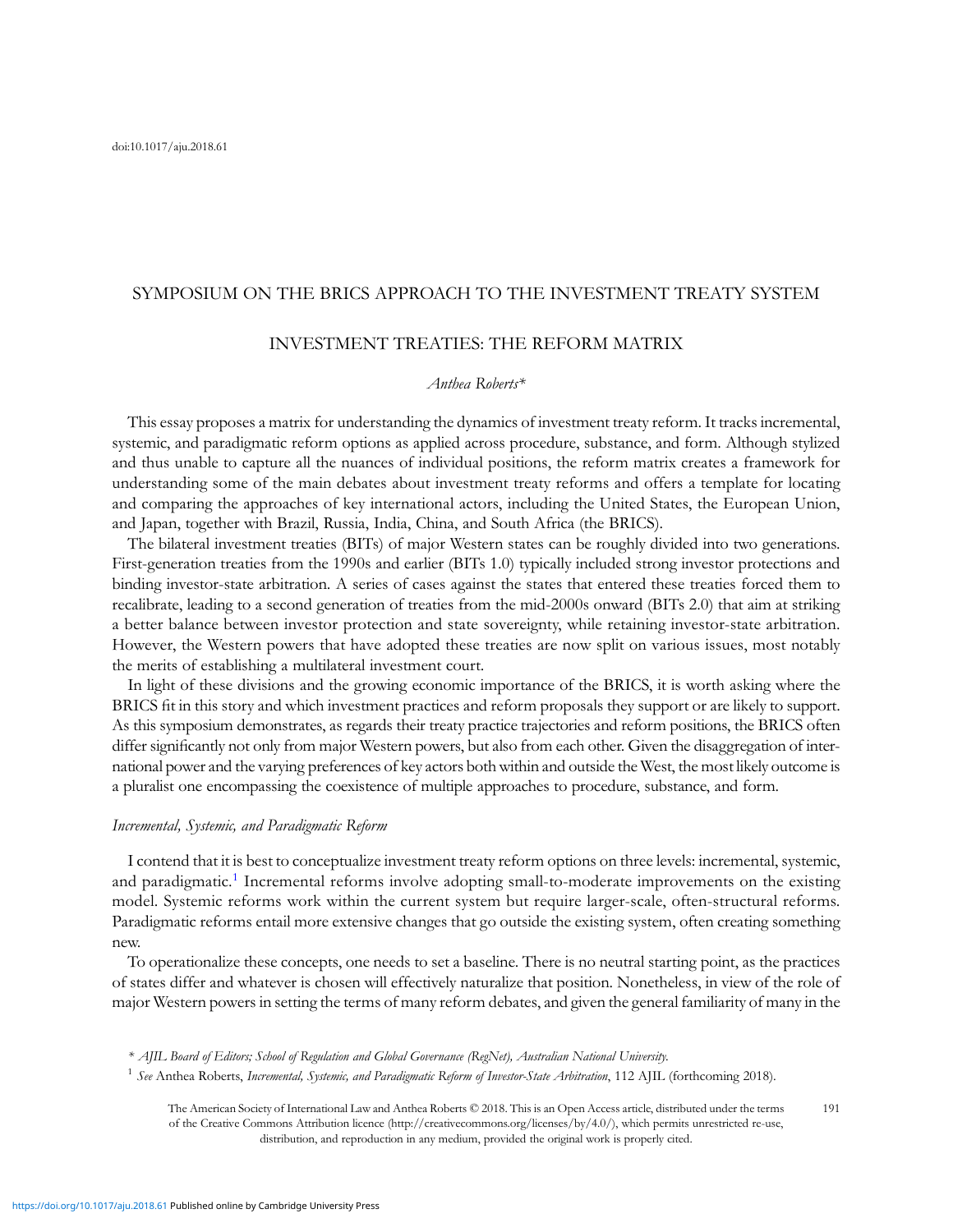#### 192 AJIL UNBOUND Vol. 112

field with Western models, this section takes as its baseline for comparison the United States' BIT 2.0 model (that is, the U.S. Model BITs of 2004 and 2012). Incremental reforms would thus seek small-scale changes in this model (say, BITs 2.1 to 2.2), whereas systemic reforms would involve large-scale changes (BITs 3.0). Rather than represent BITs 4.0, paradigmatic reforms would move outside the investment treaty paradigm altogether.

I use the terminology of incremental to paradigmatic reforms to capture the scale of the changes required by the reform option, not their merits. What resembles transformational reform or a revolutionary approach within one paradigm might look traditional within another. Some reform options, such as eliminating investor-state arbitration in favor of a return to state-to-state arbitration, seem transformational or revolutionary when viewed within the BIT paradigm but are quite traditionalist when viewed within a broader, public international law paradigm.

The range of incremental to systemic to paradigmatic reforms should not be understood as three distinct points on a spectrum. Actors do not need to try incremental reforms before moving on, or to transition through systemic options to adopt paradigmatically different approaches. Instead, these ideal types are better conceptualized as three points on a triangle. Actors can move directly from any one point on the triangle to any other point. States may adopt hybrid or intermediate positions between two or more of these ideal types. They may also adopt a combination of approaches, with respect either to different treaties or to different issues within a treaty.

#### Procedure, Substance, and Form

Although disaggregating these three levels of reform is useful, applying them alone to characterize the approaches of states to investment treaty reform is too blunt. Thus, it is helpful to consider how these three reform archetypes apply across three dimensions: procedure, substance, and form.

On procedure, BITs 2.0 permit investor-state arbitration. The Comprehensive and Progressive Agreement for Trans-Pacific Partnership exemplifies an incremental approach to procedural reform: it retains the core of investor-state arbitration but includes several reforms to address criticisms, such as the ability to strike out unmeritorious claims at an early stage and a code of ethics for arbitrators.2 In the UN Commission on International Trade Law (UNCITRAL) reform process, the United States, Chile, Japan, and Russia were the most vocal advocates of incremental measures, though the position of the United States seems less clear more recently owing to political developments related to its North American Free Trade Agreement negotiations.<sup>3</sup>

Systemic reforms on procedure would still accept the basic premise that investors should be permitted to bring international claims directly against host states on the international plane but would change the nature of the dispute resolution from ad hoc arbitration to a permanent court with an appellate mechanism. The European Union, Canada, and Mauritius are the key advocates of this approach in the UNCITRAL reform process. States could also adopt intermediate positions, such as allowing for arbitration with incremental improvements and the systemic reform of an appellate mechanism, without accepting an investment court (semisystemic reform).

Paradigmatic reforms on procedure would challenge the assumption that investors should be able to bring international claims directly on the international level. For instance, South Africa terminated its investment treaties and, instead, under domestic legislation, permits foreign investors to bring direct claims against the government in its domestic courts. If a dispute persists, South Africa may later consent to state-to-state arbitration.<sup>4</sup> Brazil has

<sup>2</sup> [Comprehensive and Progressive Agreement for Trans-Paci](http://www.trungtamwto.vn/sites/default/files/comprehensive-and-progressive-agreement-for-trans-pacific-partnership-cptpp-english.pdf)fic Partnership, Mar. 8, 2018; see Trans-Pacifi[c Partnership Agreement](http://tpp.mfat.govt.nz/text) ch. 9 (Investment), art. 9.4-.15 (drafting investor protections in greater detail and with express provisions ensuring regulatory freedom), art. 9.22 (instituting rules on arbitrator conflicts, qualifications, and ethics), art. 9.23.6 (developing mechanisms for early dismissal of frivolous claims), art. 9.24 (requiring transparency in arbitral proceedings), art. 9.25.3 (providing for joint binding interpretation), Feb. 4, 2016.

 $3$  Roberts, *subra* note 1.

<sup>4</sup> [Protection of Investment Act](https://www.gov.za/sites/default/files/39514_Act22of2015ProtectionOfInvestmentAct.pdf) 22 of 2015 § 13 (S. Afr.).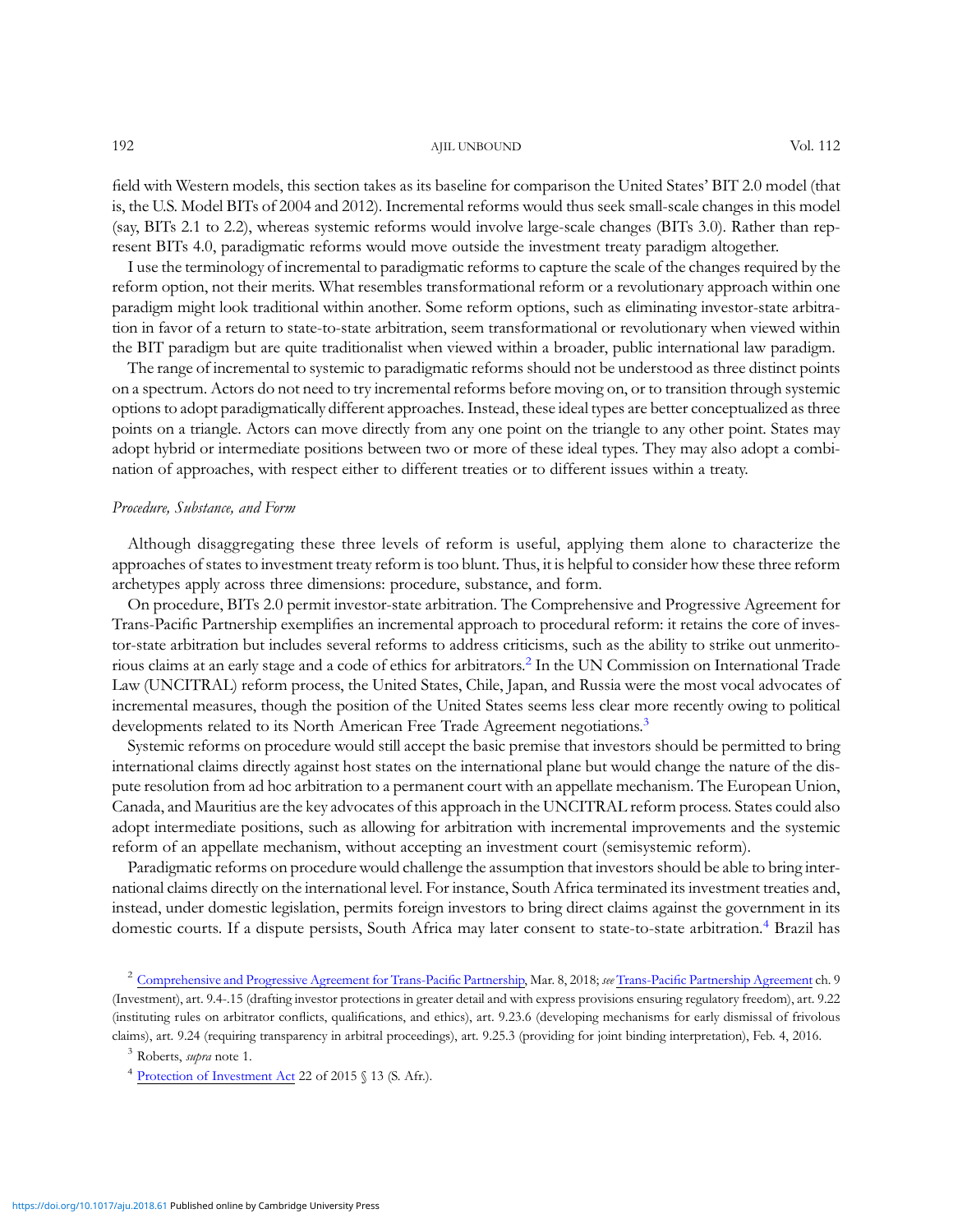## 2018 INVESTMENT TREATIES 193

championed an approach whereby an ombudsman is empowered to try to resolve disputes involving foreign investors. But Brazil's advance consent to state-to-state arbitration is built into the process if the dispute persists.<sup>5</sup> Although transformational or revolutionary within the BIT paradigm, both approaches are traditionalist when viewed in a broader historical context.

On substance, reforms are occurring on multiple levels and thus cannot easily be captured on a simple spectrum of incremental to paradigmatic reform. Two core characteristics of BITs 2.0 are that they (1) comprise a standard set of protections for foreign investors, including provisions on expropriation, fair and equitable treatment, national treatment, and most-favored-nation (MFN) treatment, and (2) do not impose enforceable obligations on foreign investors. Accordingly, they focus on strong investor protections but not investor obligations, and they grant protections to foreign investors, not domestic ones.

States adopting incremental reforms on substance accept the ongoing validity of the traditional protections for foreign investors but seek greater specifications and limitations. Examples include spelling out in detail and delimiting the application of controversial provisions like indirect expropriation, fair and equitable treatment, and the MFN clause.

Systemic reforms could involve taking a more selective approach to foreign investor protections, such as omitting protections for indirect expropriation and fair and equitable treatment, or trying to protect other values, such as environmental sustainability and fair labor standards. The softer and less enforceable the protections given to other values, the more likely they should be characterized as incremental rather than systemic reforms.

A handful of treaties or models envisage imposing enforceable obligations on foreign investors, which represents a more transformational reform as it shifts the focus of the paradigm from investor protection alone to investors' rights and obligations. An example of this approach is the Southern African Development Community (SADC) Model BIT.<sup>6</sup> Another paradigmatic reform could be the elimination of any distinction between the protections afforded to domestic and foreign investors.

On form, three main options can be detected. BITs 2.0 seek to ensure generalized protections for foreign investors through an inherently sovereign act undertaken on the international stage (a treaty commitment). Those adopting incremental reforms would accept that treaties remain the preferred form for investor protection. Systemic reforms, by contrast, would challenge at least one of the form characteristics of BITs. The best example is South Africa's decision to shift from treaty protection to domestic legislation. South Africa's approach still provides protections to foreign investors in general and is achieved by an inherently sovereign act: the passing of legislation. Yet a treaty constitutes an obligation undertaken on the international stage in a reciprocal agreement with another state, whereas legislation is enacted domestically. Such protections can therefore be unilaterally repealed by the host state and will often be subordinated to its constitution.

Paradigmatic reforms of form would involve a more fundamental shift beyond the BITs 2.0 model. Such reforms would be best illustrated by a move from generalized investor protections achieved through an inherently sovereign act (treaty or legislation) toward individual protection of investors based on an act undertaken by a state in its private capacity, that is, investment contracts. The commission tasked with reviewing Ecuador's investment treaty policy recommended this approach.7 Although transformational within the BIT paradigm, a contract-based approach is traditionalist when judged more broadly, as investment contracts preceded investment treaties and often exist alongside investment treaties. They exemplify a paradigmatic change because they transfer protection from a public law model to a private law one.

<sup>&</sup>lt;sup>5</sup> [Cooperation and Facilitative Investment Agreement Between the Federative Republic of Brazil and \\_\\_\\_\\_\\_](http://investmentpolicyhub.unctad.org/Download/TreatyFile/4786) arts. 18 and 24.

<sup>6</sup> [SADC Model Bilateral Investment Treaty Template with Commentary](http://www.iisd.org/itn/wp-content/uploads/2012/10/sadc-model-bit-template-final.pdf) (July 2012).

<sup>&</sup>lt;sup>7</sup> Cecilia Olivet, *[Why Did Ecuador Terminate All Its Bilateral Investment Treaties?](https://www.tni.org/en/article/why-did-ecuador-terminate-all-its-bilateral-investment-treaties)*, TNI (May 25, 2017).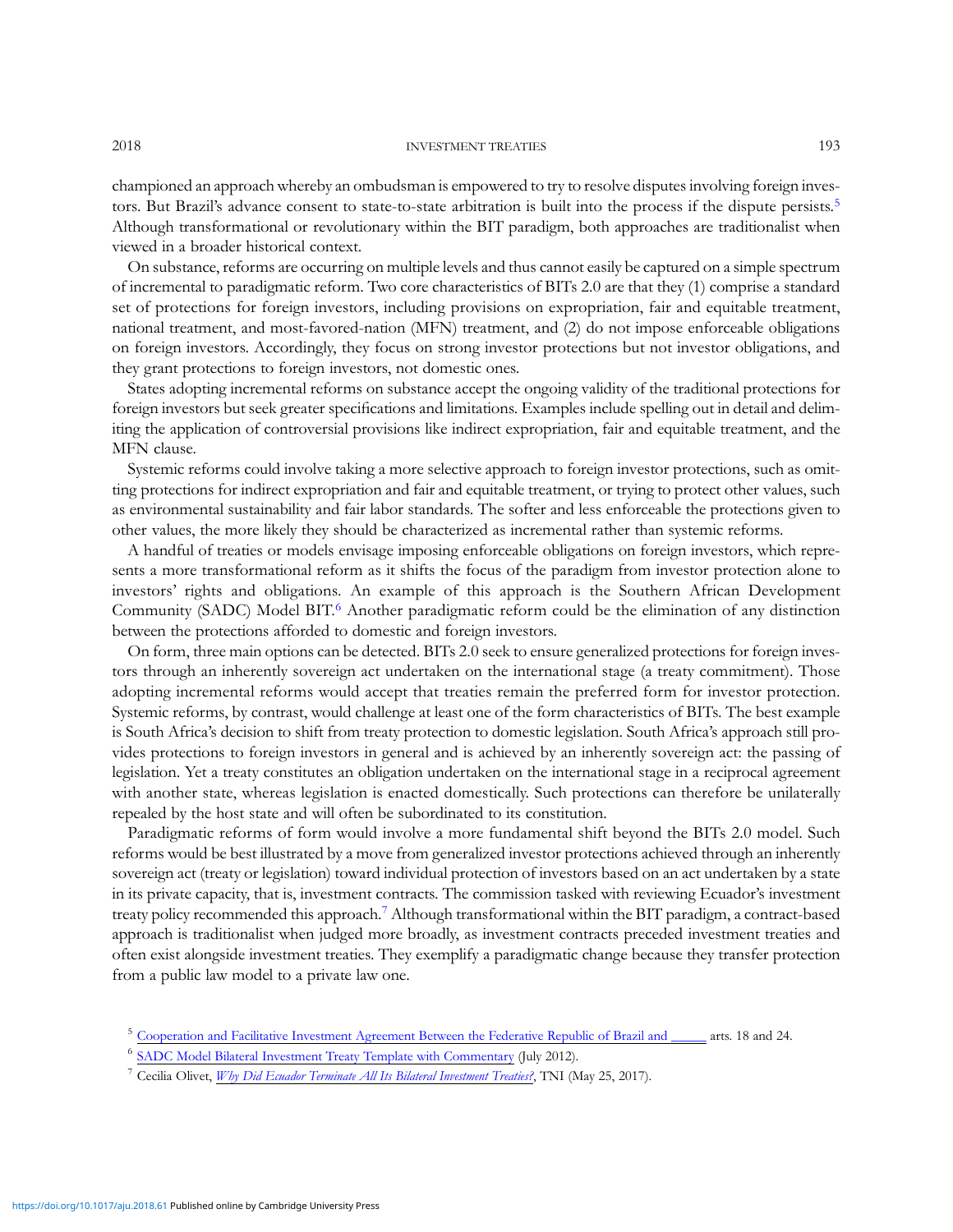|           | Incremental                    | Systemic              | Paradigmatic         |
|-----------|--------------------------------|-----------------------|----------------------|
| Procedure | U.S., Japan, China             | EU, Canada, Mauritius | Brazil, South Africa |
| Substance | U.S., EU, Japan, Canada, China | Brazil, South Africa  | SADC Model BIT       |
| Form      | U.S., EU, Japan, Brazil, China | South Africa          |                      |

Table 1. States and Organizations on the Reform Matrix

Different dimensions also interact to create stronger or weaker protections for investors and states. For example, if investment contracts are coupled with international arbitration, they may result in stronger limitations on states than if they are coupled with enforcement before domestic courts (interaction of procedure and form).

# Locating States on the Reform Matrix

The above categories represent ideal types that embody a useful way of organizing the principal kinds of reform being discussed in international debates and the main dimensions along which reforms can operate. But not all states fit neatly in a single box and even their approaches to their own treaties often vary (see Table 1). One can thus speak only in broad terms when categorizing these approaches.

The major Western powers are concentrated at the incremental end of each spectrum, with the exception of the European Union and Canada, which seek more systemic reform when it comes to procedure. This clustering is not surprising since these states played the dominant role in developing the BIT 2.0 model used as the baseline for the reform matrix. What is interesting, however, is the degree to which the BRICS are split across the reform matrix. Nothing close to a consensus position on investment treaty approaches and reforms prevails among the BRICS.

Brazil is an interesting outlier, as Henrique Choer Moraes and Felipe Hees explain.<sup>8</sup> Alone among the major powers, Brazil has never been subject to a ratified BIT. This stance has given it a clean slate on which to forge a novel investment treaty policy. It has responded by adopting investment facilitation agreements and supporting debates on the issue at the multilateral level under the auspices of the World Trade Organization. Key to the investment facilitation agreements are a narrower range of investment protections (systemic reform on substance) and the use of domestic ombudsmen for foreign investors followed by state-to-state arbitration (paradigmatic reform on procedure). This approach is not revolutionary when judged from the perspective of Brazilian treaty practice or public international law more generally. But Brazil's practice holds out a model for paradigmatic reform when viewed from the perspective of other states within the system.

When it comes to the reform matrix, the Russian Federation is best understood as retrogressive rather than reformist, though this characterization also reflects the inherent biases built into using BITs 2.0 as the baseline for comparison. As a Communist state, the Soviet Union did not embrace investment treaties with strong investor protections or broad investor-state arbitration provisions. Following the USSR's dissolution, Russia signed investment treaties on the BIT 1.0 model. Even in its recent treaty practice, however, Russia has not embraced the movement toward the BIT 2.0 model.<sup>9</sup> For this reason, Russia largely does not appear on the reform matrix. In UNCITRAL, it seemed to be strongly opposed to multilateral reform efforts on dispute resolution, repeatedly emphasizing the strengths of investor-state arbitration, the need for flexibility and confidentiality, and the importance of permitting states to decide individually or bilaterally on their treaty practices. Dmitry Labin and Alena

<sup>&</sup>lt;sup>8</sup> Henrique Choer Moraes & Felipe Hees, Breaking the BIT Mold: Brazil'[s Pioneering Approach to Investment Agreements](https://doi.org/10.1017/aju.2018.59), 112 AJIL UNBOUND 197 (2018).

 $9$  See [Russian Federation,](http://investmentpolicyhub.unctad.org/IIA/CountryBits/175) UNCTAD INVESTMENT POLICY HUB (providing links to Russia's investment treaties).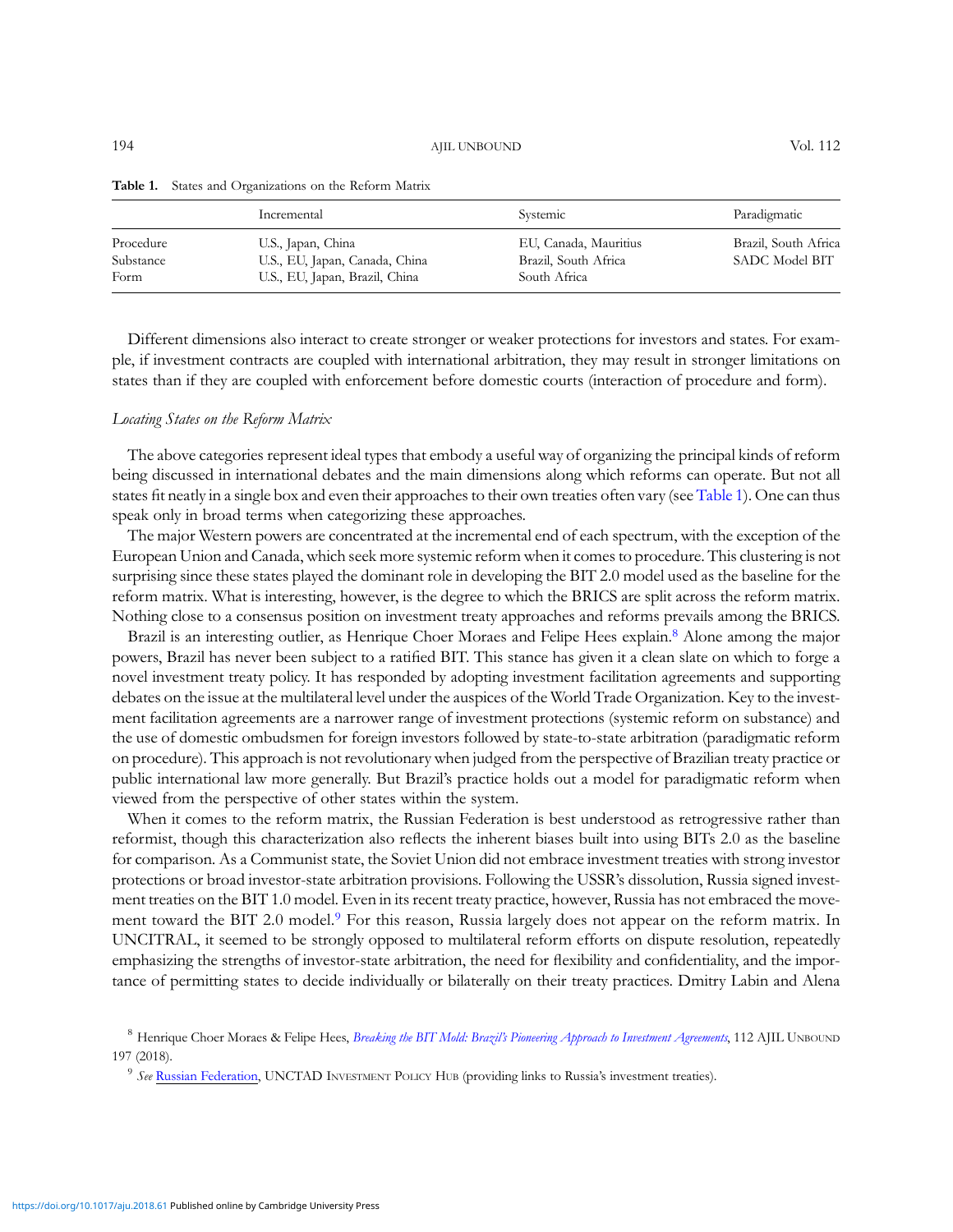Soloveva attribute this position partly to the categorization in Russia of investment treaties primarily as a form of private international law, rather than public international law or public law.<sup>10</sup> Brazil and Russia present an interesting contrast on this point.

India is hard to classify under this schema because its approach is so eclectic.<sup>11</sup> It terminated its existing investment treaties and developed its own Model BIT in 2015.<sup>12</sup> India now accepts investor-state arbitration but conditions it on extensive resort to domestic remedies for up to five years.<sup>13</sup> It limits investment protections in several ways, such as by removing the fair and equitable treatment clause, but does not clearly enable states to bring counterclaims against investors to enforce enumerated investor obligations. Yet it may be that requiring investors to comply with domestic laws to bring a claim will mean that noncompliance removes the jurisdiction of the tribunal rather than permit a counterclaim.

South Africa also terminated some treaties and allowed others to run out the clock.<sup>14</sup> It has since charted its own course on investor protection, embedding such protections in domestic legislation that subjects them to dispute resolution before its domestic courts, and not providing for ex ante consent even to state-to-state dispute resolution. Nevertheless, it appears that South Africa has been more paradigmatic in reforming the procedure and form of its investment law than its substance because it did not go the extra step of imposing enforceable obligations on investors. In many ways, though, its legislation is aimed at putting domestic and foreign investors on an equal footing. In UNCITRAL, South Africa has argued that reforms that address procedure without addressing substance will not solve the real problems of the system.<sup>15</sup>

China's investment treaty practice has undergone an extraordinary transition from an extremely pro-state-sovereignty approach that allowed for limited investor protections and investor-state arbitration, to an approach that has much more in common with the BIT 2.0 standard.<sup>16</sup> But its practice is also one of the most inconsistent of any major power, suggesting that it is often prepared to adopt different approaches in different negotiations. Although China has yet to state its preferences clearly at UNCITRAL, it has maintained that consistency and coherence are important and not adequately secured by the system's existing review mechanisms,<sup>17</sup> which might imply that China could favor semisystemic reform (for example, adopting an appellate mechanism but not a court).

For now, it is safest to characterize China as having adopted a cautious, wait-and-see approach. China's strong interests as a capital exporter, particularly in light of its Belt and Road Initiative, make it highly unlikely to support paradigmatic reform, as Congyan Cai explains.18 China has announced its establishment of courts for disputes arising from commercial agreements along the Belt and Road,<sup>19</sup> which Huiping Chen argues is not only about

 $^{10}$  Dmitry K. Labin & Alena V. Soloveva, *[International Investment Law as International Law: Russian and Western Approaches](https://doi.org/10.1017/aju.2018.58)*, 112 AJIL UNBOUND 202 (2018).

<sup>11</sup> See generally Grant Hanessian & Kabir Duggal, *The Final 2015 Indian Model BIT*: Is This the Change the World Wishes to See?, 32 ICSID REV. 216 (2017).

<sup>12</sup> [Model Text for the Indian Bilateral Investment Treaty](http://investmentpolicyhub.unctad.org/Download/TreatyFile/3560) (2015).

 $13$  *[Id](http://investmentpolicyhub.unctad.org/Download/TreatyFile/3560).*, arts. 13 & 15.

<sup>14</sup> Engela C. Schlemmer, *[Dispute Settlement in Investment-Related Matters: South Africa and the BRICS](https://doi.org/10.1017/aju.2018.63)*, 112 AJIL UNBOUND 212 (2018).

<sup>15</sup> [Recording: United Nations Comm](https://icms.unov.org/CarbonWeb/public/uncitral/speakerslog/1b00d406-0d09-4dec-a1ab-74cf6dcf8428)'n. on Int'l Trade Law, 50th Sess. (July 10, 2017).

<sup>16</sup> Axel Berger, *Investment Rules in Chinese PTLAs—A Partial "NAFTA-ization"*, *in* THE RISE OF PREFERENTIAL TRADE AND INVESTMENT AGREEMENTS: BRIDGING THE GAP? 297, 297 (Rainer Hofmann et al. eds., 2013); Stephan W. Schill, [Tearing Down the Great Wall: The New](https://heinonline.org/HOL/LandingPage?handle=hein.journals/cjic15&div=6&id=&page=) [Generation Investment Treaties of the People](https://heinonline.org/HOL/LandingPage?handle=hein.journals/cjic15&div=6&id=&page=)'s Republic of China, 15 CARDOZO J. INT'<sup>L</sup> & COMP. L. 73, 76 (2007).

<sup>17</sup> Anthea Roberts & Zeineb Bouraoui, [UNCITRAL and ISDS Reforms: Concerns About Consistency, Predictability and Correctness](https://www.ejiltalk.org/uncitral-and-isds-reforms-concerns-about-consistency-predictability-and-correctness/), EJIL: TALK! (June 5, 2018).

<sup>18</sup> Congyan Cai, *[Balanced Investment Treaties and the BRICS](https://doi.org/10.1017/aju.2018.64)*, 112 AJIL UNBOUND 217 (2018).

<sup>19</sup> Jerome A. Cohen, *[The Belt and Road Initiative \(BRI\) Courts? China](http://www.jeromecohen.net/jerrys-blog/the-bri-courts)'s Attitude Towards Dispute Resolution*, JERRY's BLOG (Feb. 19, 2018).